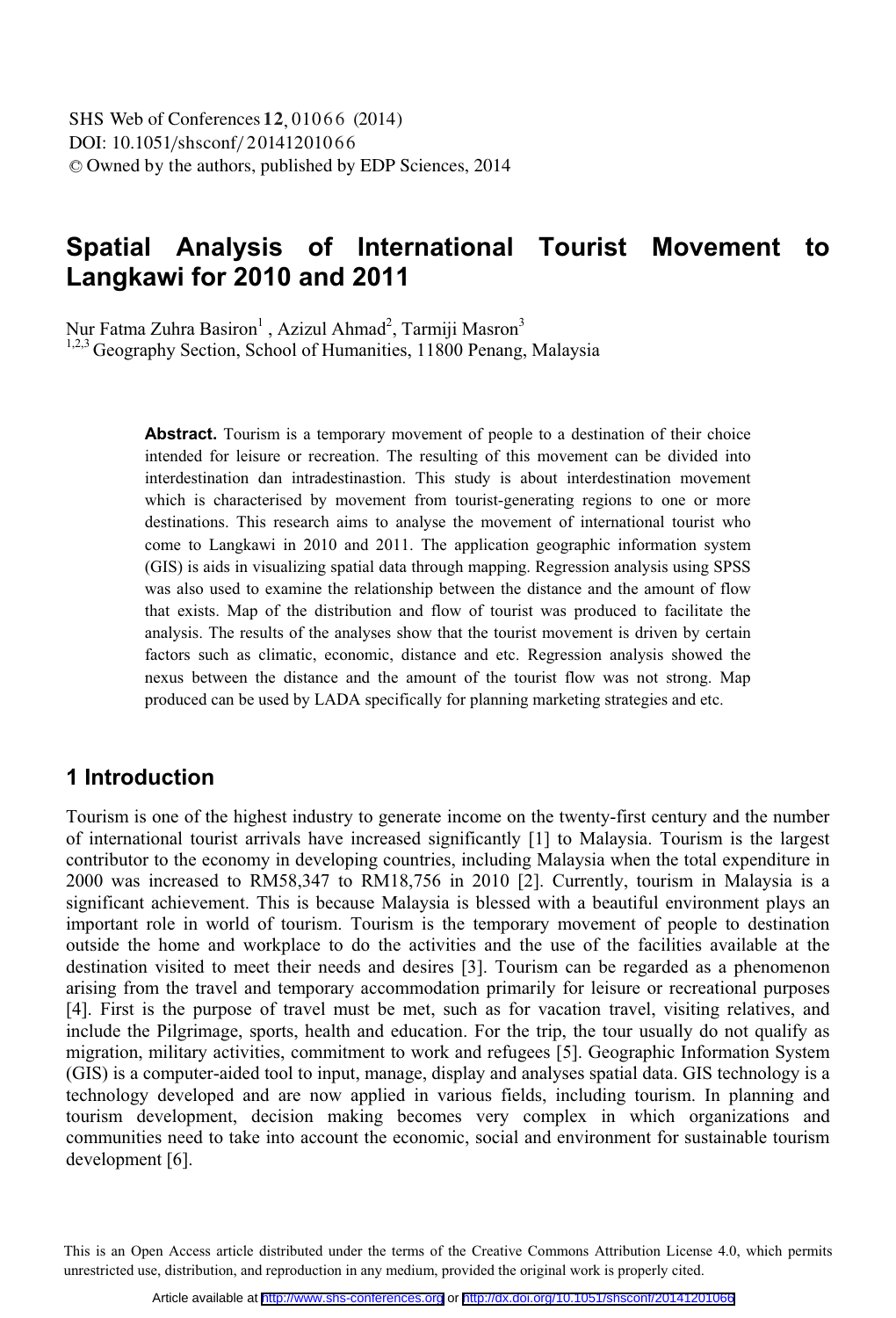### **2 Tourist Movement Concept**

Tourism interdestination movement pattern is a spatial phenomenon involving the movement of people between the two areas [7]. Movement of tourists can be presented in the form of maps at different scales to represent points and lines that emphasize the space relationship between two or more locations [8]. Tourist movement is divided into two on different scales of interdestination the movement of tourists at the macro and micro level intradestination. At macro level, the tourists move from their area of residence (origin) to a destination of choice [9]. Furthermore, for intradestination limited movement in only local destinations that tourists travel from one site to the other tourist spots in the same destination [8].

Flogenfeldt, (1999) in his study, the identified four types of patterns taken by tourists Norway: day trips, visits the resort, based holiday and the round trip [10]. Lew & Mckercher (2002) contributes to the literature by examining the relative location of the destination in the itinerary of a larger pattern through alternative approaches and destinations are classified into five types: Single Destination, Gateway Destination, Egress Destination, Touring Destination and Destination Hub [11]. Based on the study Lau & Mckercher (2007) summarized the movement patterns into six categories: single point, base site, stopover, chaining loop, loop destination region, and complex neighbourhood. All the patterns on the characteristics of various travelers move from origin to destination and the destination [12].

# **3 Methodology**

According to Ruslan Rainis & Noresah (1998), the data in geographic information system database must be updated, clean and accurate [13]. In the context of this study, existing data are used. Data on international tourist arrivals by country of origin, who arrived in Langkawi in 2010 and 2011 obtained from the Langkawi Development Authority (LADA). Data obtained in the form of Microsoft Office Excel for the whole country in the world. Generally there are five stages in the implementation of the study. The first stage is a preliminary study and review of literature. The second stage is the collection of data and information, the third and final stage of data analysis is the conclusion. The process begins with a preliminary study with the understanding of the problem and review of literature. At this stage involves the process of identifying problems and research questions. This stage involves the formation of the objectives, the scope of the study and the conceptual framework. Formulation of objectives and scope of the study and a conceptual framework to help researchers study the effectiveness of the process because the target has been set. The next stage is to gather data and information. The data used is the existing data obtained from the LADA.

ArcGIS software is used to produce maps flow of international tourists who come to Langkawi and map the distribution of tourists. SPSS was used to perform logistic regression analysis to examine the relationship between the distance and the amount of flow that exists. The final stage is concluded. The analysis concluded and recommendations made in the future. Finally, the writing of the report. Spider diagram method can also be placed weights (line of each travellers is based on the colour or thickness depending on the variables set by the researchers) or do not put the weight (in which every tourist is calculated the same) [14]. This method produces a direction coming attractions. By using this method, the flow of tourists who come to Langkawi can easily and clearly. This method can also be applied in business activity in the identification of customers and the number of patients coming to the hospital. In this study, annual data 2010 and 2011 international tourists who come to Langkawi used.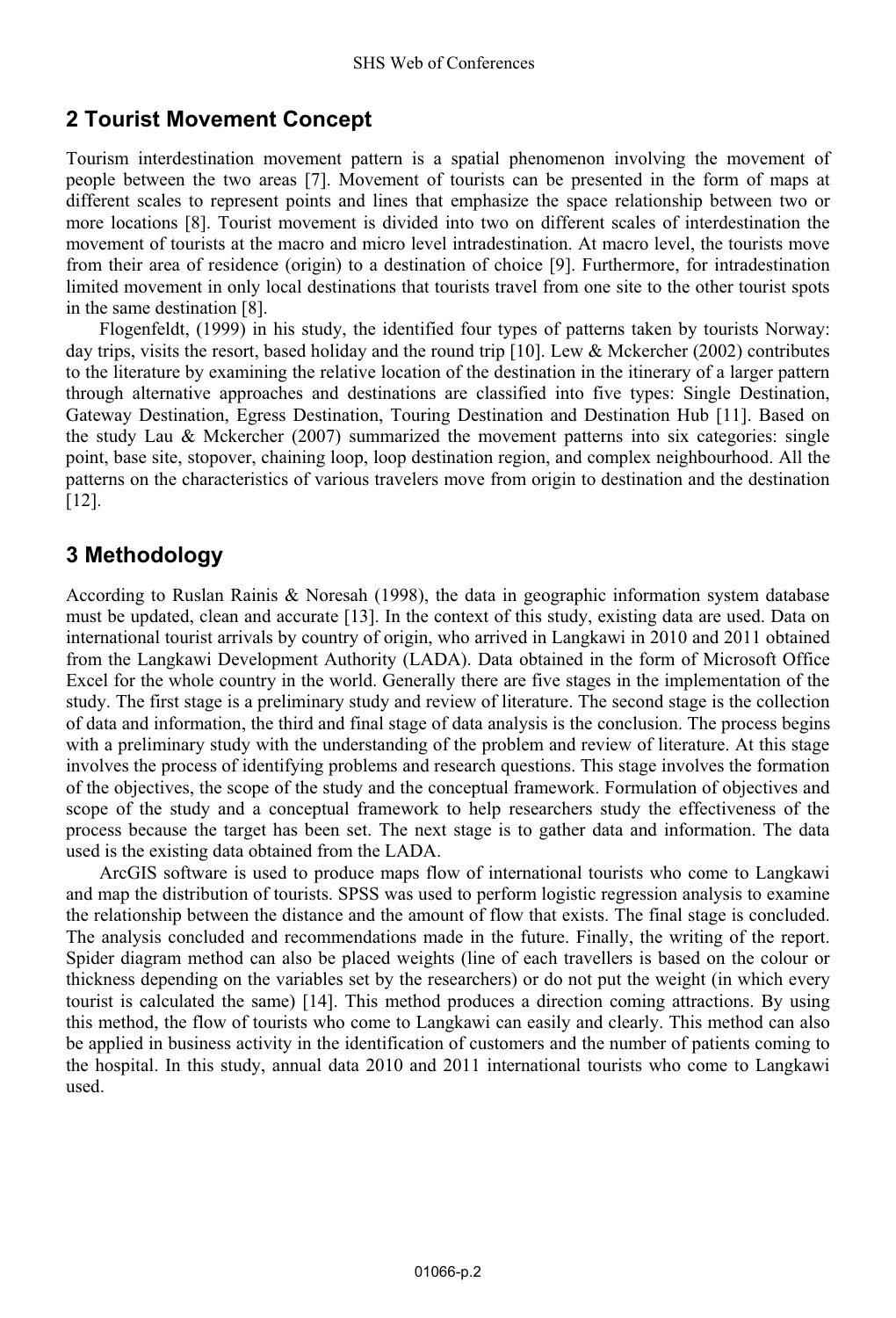



**Figure 1**. Study Area Map



**Figure 2**. Example of Analysis Using Spider Diagrams (Source: ESRI, 2013)4 Discussion: International Tourist Flow Movement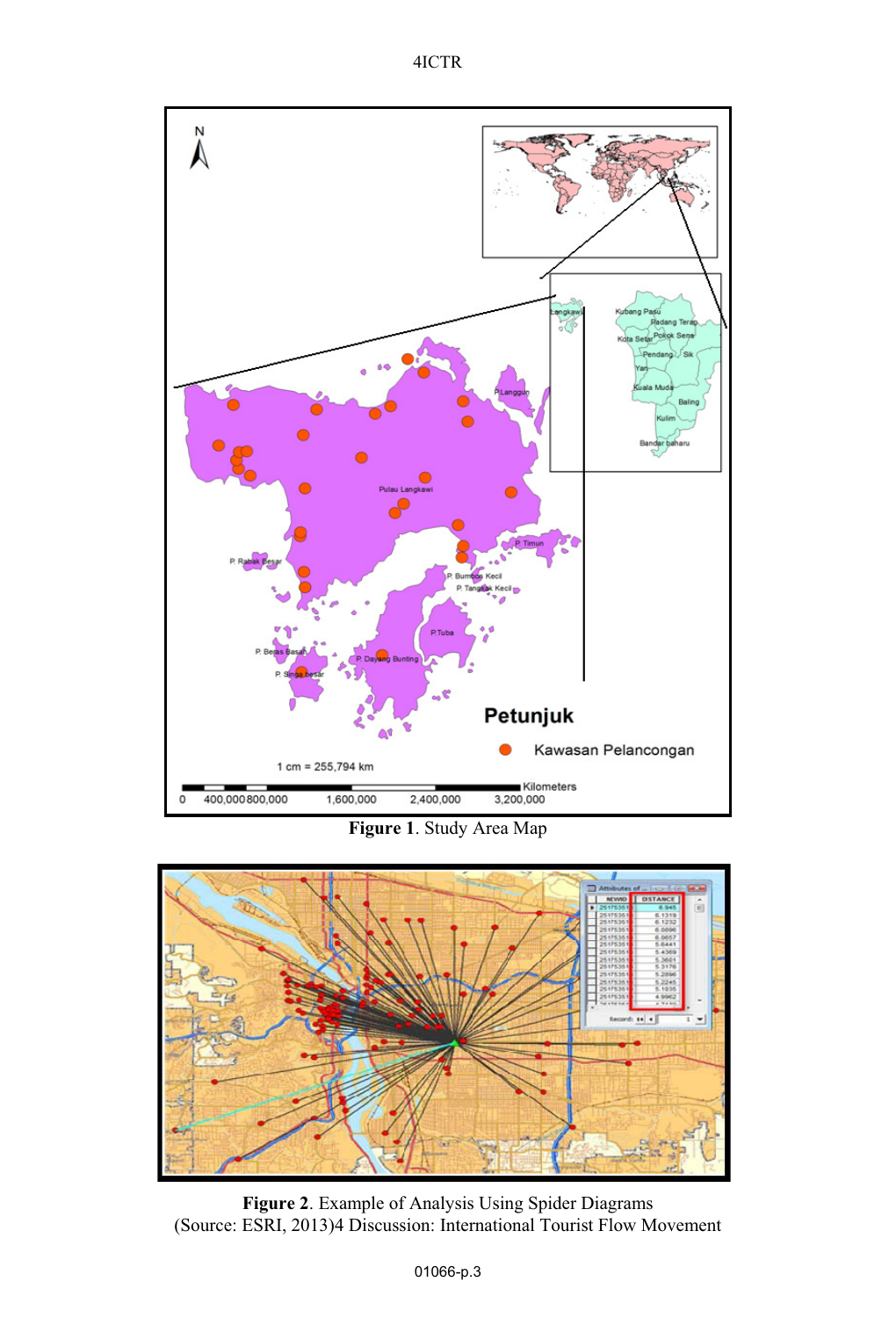#### SHS Web of Conferences

 Flow system in human and physical geography is the focus of the investigation because it involves movement across the space between their origin and destination to reallocate water, sediment, energy, population, product and economic activity [15]. In the context of tourism, tourist flow movement is the interaction between origin and destination were not randomly happen because according to certain regulations and is influenced by various factors push and pull factors [16]. In the year 2010, a total of 49 flow movement of tourists from overseas countries exist in Langkawi.

 To see more of the existing flow, the flow map has been produced (Figure 4:1). The highest number of visitors recorded was from the United Kingdom about 103,275 tourists and travellers the least visited Langkawi in the same year are tourists from Laos which consist of 115 people. Overall, the number of international tourists to Langkawi in 2010 amounted to 969,505 people.

Movement flow of international tourists to Langkawi in 2011, however, there is a flow of movement similar to the trends that existed in 2010 and the number of countries involved are still the same, not increase or decrease the total of 49 countries. However, the number of international tourists to Langkawi showed that in 2010 the total of international tourists is about 969,505 people and 980,622 people in 2011. It occurs increase about 11,117 people.

The highest international tourists in 2011 were tourists who came from Saudi Arabia which is about 91,586 people and is followed by tourists from the United Kingdom which is about 84,664 people, 78,262 people of Australia, China 72,776 and India 65,906 people. Based on the maps that have been produced (Figure 4.2) clearly shows that most of the tourist flow that exists in Langkawi is largely concentrated in Europe. This clearly shows that among the factors that affect the existence of such a flow is caused by climatic factors and economic factors.



**Figure 3**. Flow Map International Tourist Movements to Langkawi in 2010



**Figure 4.** Flow Map International Tourist Movements to Langkawi in 2011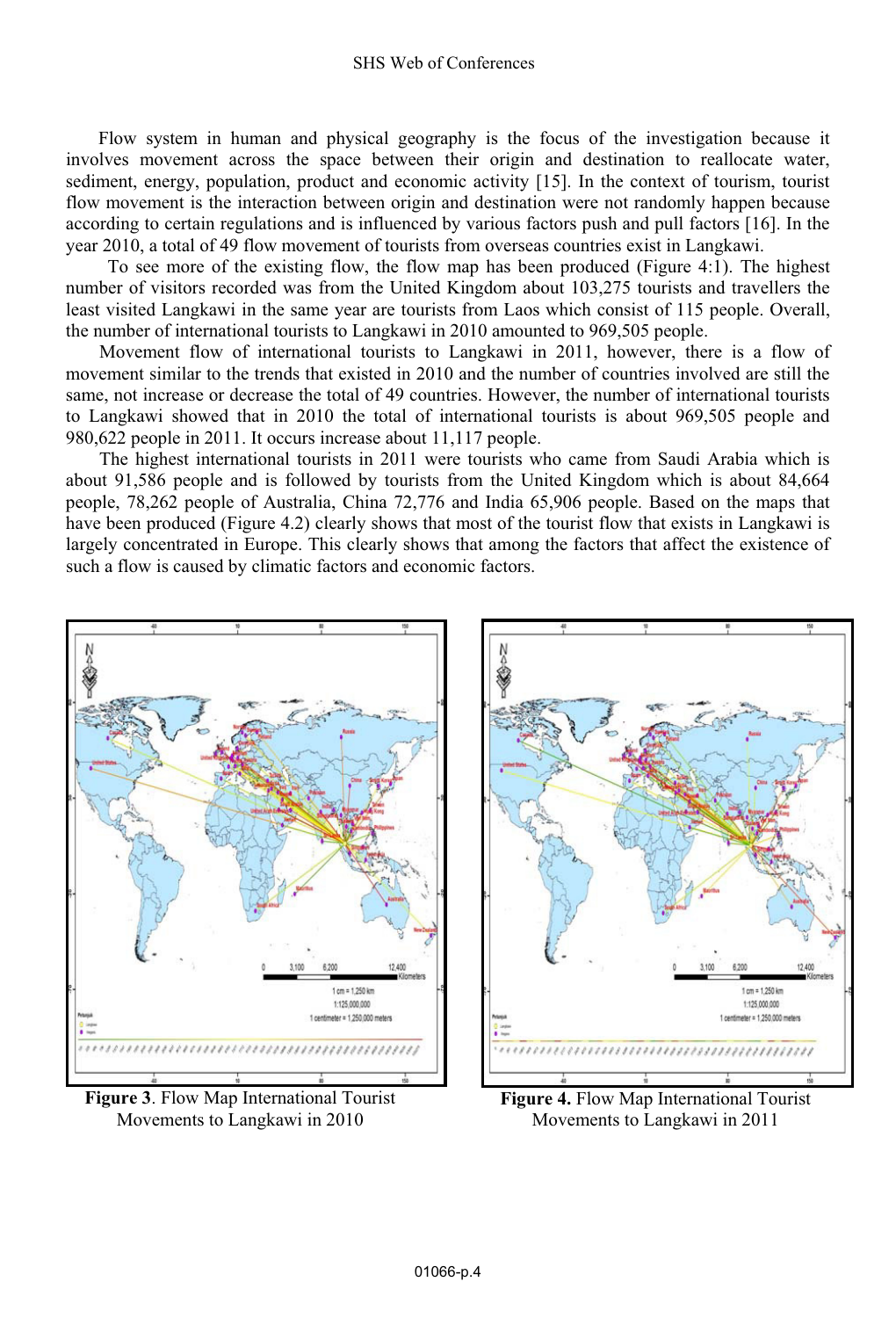#### 4ICTR

 Before logistic regression analysis was carried out using SPSS, distance and total flow for each countries 'log' right to use the measurement at accessibility. Each number is the 'log' right is to linearize the non-linear lines and to reduce all values for all of these values are too large.

- Ho = The dependent variable is the number of tourists has no relevance to the independent variables of distance.
- $H1$  = The dependent variable is the number of tourists having a relationship with independent variables of distance.

Before the regression analysis conducted, a scatterplot showed to made for relationships between variables and the total distance travellers. The first result of table is not important because only lists a single variable we use as predictors. Among the important table is the model summary table (Table 4.2). This table provides the results R and R2. R value is 0.152, which represents the simple correlation.  $R<sup>2</sup>$  value indicates how much the dependent variable, "the tourists", can be explained by the independent variables, "distance". In this case, only 23.0% can be explained. Regression analysis using the SPSS output showed some results in the form of old fashion. The table first result is not important because only lists a single variable we use as predictors. Among the important table is the model summary table (Table 4.2). This table provides the R and R2. R value is 0.152, which represents the simple correlation. R² value indicates how much the dependent variable, "the number of tourists", can be explained by the independent variables, "distance". In this case, only 23.0% can be explained.



**Figure 5.** Scatterplot

| Table 1. Model Summary |  |
|------------------------|--|
|------------------------|--|

**Model Summary<sup>b</sup>**

| Model |               | R Square | <b>Adjusted R Square</b> | Std. Error of the<br>Estimate |
|-------|---------------|----------|--------------------------|-------------------------------|
|       | $152^{\circ}$ | .023     | 002                      | .674652601841138              |

a. Predictors: (Constant), distance log

b. Dependent Variable: flow log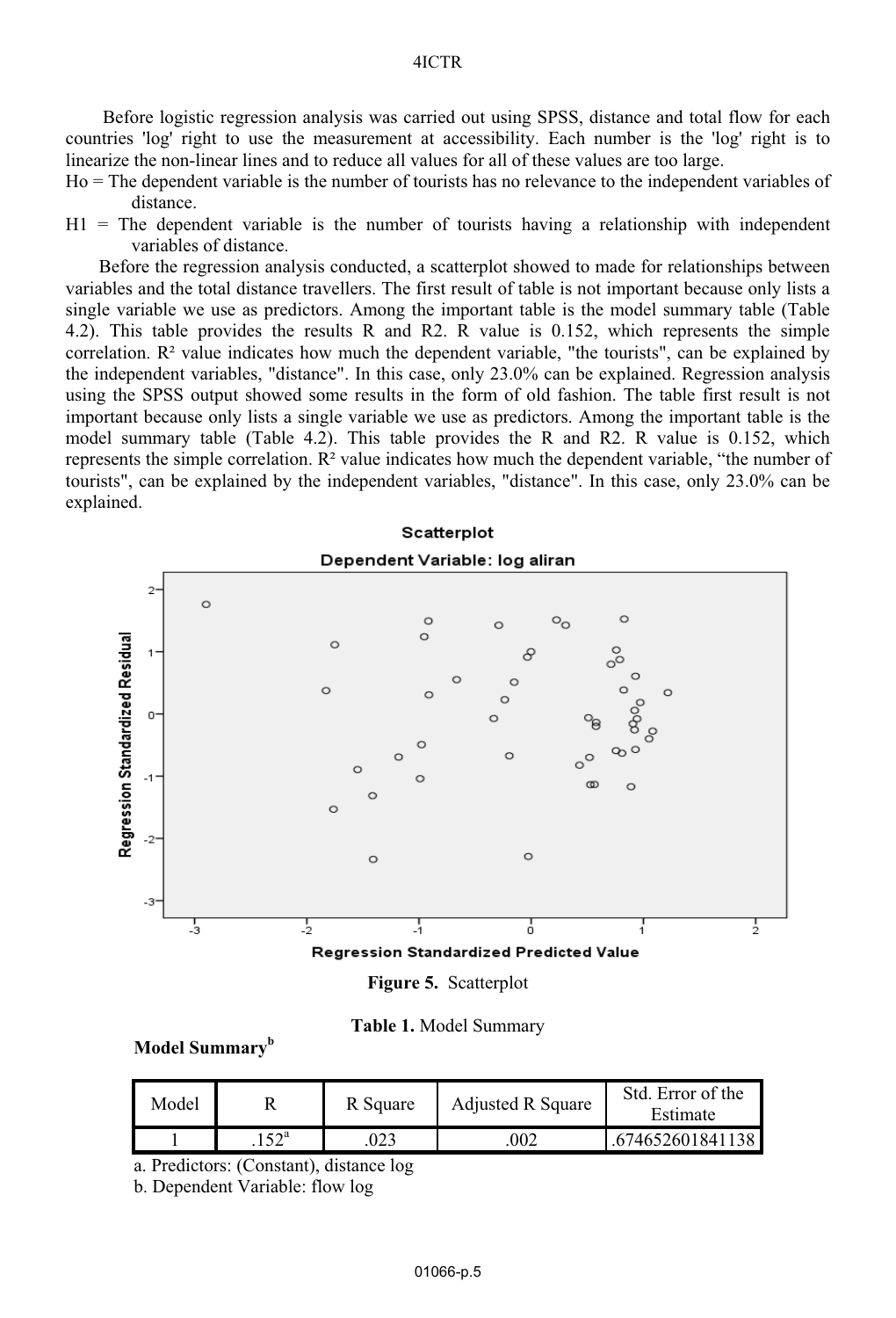The next table is the ANOVA table. This table shows that the regression model predicts significant outcome variable. If the p-value less than 0.05 indicates that overall, the model shows the significant variables can predict the outcome. In this case the model doesn't show the significant

| Model |            | Sum of Squares | df | Mean Square |      | $\mathrm{S1g}$ . |
|-------|------------|----------------|----|-------------|------|------------------|
|       | Regression | .508           |    | .508        | .117 | $296^{\circ}$    |
|       | Residual   | 21.392         | 47 | 455         |      |                  |
|       | Total      | .901           | 48 |             |      |                  |

a. Dependent Variable: flow log

**ANOVA<sup>a</sup>**

b. Predictors: (Constant), distance log

Table 4.4 shows the Coefficients which provides information on each predictor variable. In this case shows that the p-value for the distance showed no significant value and the p-value for the constant is not significant. Therefore Ho accepted the dependent variable, the number of tourists has no relevance to the independent variables of distance. The conclusions show that the low value of  $\mathbb{R}^2$ shows the relationship between distance and the number of tourists is weak and shows the distance variable is not significant. The greater the number of potential destinations within a certain time or distance range, the greater accessibility and more convenient destination is within the maximum range, the higher the level of accessibility [17]. This indicates that the element at tourist destination, even if they had to go through a long distance. However, in some cases, most of the movement of international tourists in occur between adjacent countries [18]. The Increase of distance that must be taken by tourists may lead to increased costs, especially transport, accommodation costs, expenses costs and other. In addition, the distance requires travellers to take a long time before reaching a tourism destination of choice. Therefore tourism would choose to travel to a country that is closer and has a charm that is approximately equal to the destination [18]. Distance and cost is a factor that is often considered by travellers. Tourists will usually try to avoid traveling to countries where consumer prices is higher than in the home economy, while tourists will get better value for money if they travel to countries where consumer prices are lower from home [19]. In this case study, the arrival of tourists from Europe are more. This is because the value of the Malaysian currency is lower than the value of the currency part of those encouraging them to come even if the distance between Malaysia and Europe is far away. Therefore, travellers can fly direct to Langkawi. Langkawi also provide facilities for international travellers coming through waterways using their personal ship.

| Model                  | Unstandardized<br>Coefficients |            | Standardized<br>Coefficients |               | Sig. 95.0% Confidence Interval for |       |
|------------------------|--------------------------------|------------|------------------------------|---------------|------------------------------------|-------|
|                        |                                | Std. Error | Beta                         |               | Lower Bound Upper Bound            |       |
| Constan $2.673$  1.166 |                                |            |                              | 2.293.026.328 |                                    | 5.017 |
| Log<br>distance        | .325                           | .307       | 152                          | 1.057.296.293 |                                    | .943  |

| <b>Table 3.</b> Coefficients Model |  |  |
|------------------------------------|--|--|
|------------------------------------|--|--|

a. Dependent Variable: flow log

# **5 Findings**

Coefficients<sup>a</sup>

The conclusion that can be drawn is that all objectives of the study have been answered in this analysis. Moreover, the use of GIS to mapping the spatial data to produce flow maps have been made.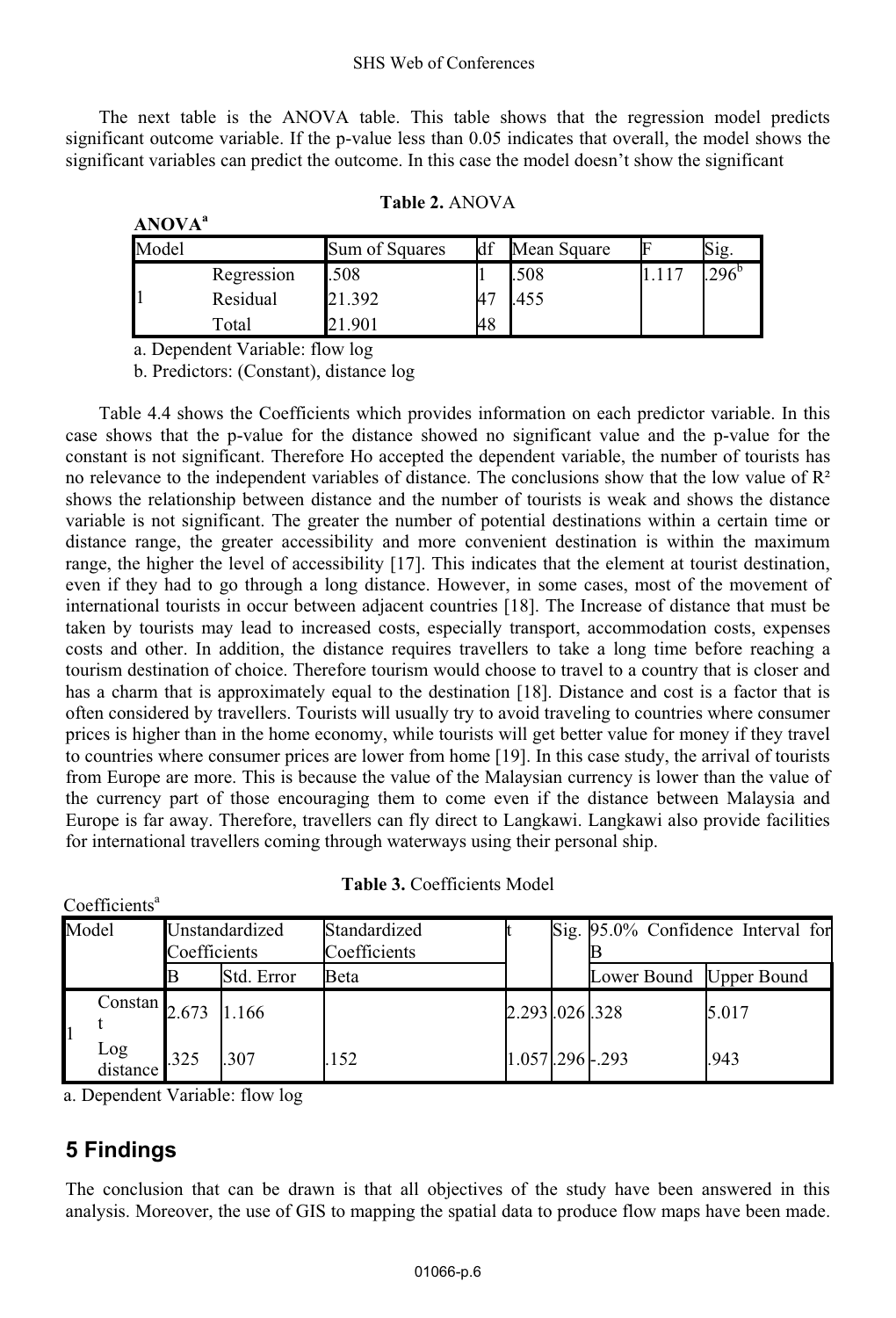The map produced was used for the process of analysing the movement of tourists. The analysis of the main factors that influence is the climate and economy. However, these factors do not affect some of the country's total tourism is high throughout the year. The maps produced to facilitate the process for analysing the movement of tourists. The regression analysis indicated that the relationship between distance and the number of tourist arrivals is not strong. This is because the number of tourist arrivals is not only influenced by the distance but also other factors.

### **6 Conclusion and Future Recommendations**

Although the study was able to achieve all the objectives that have been set, but there are some suggestions that should be expanded as well as improve on the next study. The weakness of this study is the researchers looked at the factors that influence the global tourists. Thus, for future studies are expected to see the real factors that influence tourists. Moreover, in a future study, researchers can include more variables such as the total population of the country of origin, economic status, educational level and other in the regression analysis to find out the relationship of these factors with the number of flows that exist. Furthermore, studies in the future are expected to try to incorporate movement in tourist's interdestinations and intradestinations. In conclusion, the study has achieved the objectives set out by analysing the flow of tourists to Langkawi movement using GIS as a tool to visualize data through the mapping space. The study also successfully produced logistic regression analysis showed the distance and number of flows that exist do not have a strong relationship [20].

# **7 Acknowledgement**

"The authors would like to extend their appreciation to the Universiti Sains Malaysia for the Research University Grant entitled 'Tourism Decision Support System' [Grant No. 1001/PTS/8660014] that makes this study and paper possible."

### **References**

- 1. Rosilawati Zainol, Zainab Abu Bakar, Sayed Jamaluddin Sayed Ali. *GIS application in identifying tourism resources in Southeast Asian*.
- 2. Jabatan Perangkaan Malaysia. [Diakses pada 18 Oktober 2013]. Obtainedi from laman web http://www.statistics.gov.my/main/main.php. (2013)
- 3. Mathieson, A. & Wall, G. *Tourism: Economic, Physical and Social Impacts*. Singapore: Longman Singapore Publishers (Pte) Ltd (1982)
- 4. D.G Pearce, *Tourism Today: A Geographical Analysis 2nd Edn.* New York: Longman Scientific & Technical (1987)
- 5. D.B Weaver, *Ecotourism*. Australia: John Wiley & Sons Australia, Ltd (2001)
- 6. T. Bahaire & M. Elliott-White, *The application of geographical informatics systems (GIS) in sustainable tourism planning: A review.* Journal of Sustainable Tourism, **7**, 2, 159-174 (1999)
- 7. S.L. Smith, *Tourism Analysis: A Handbook.* New York: Wiley (1990)
- 8. G.W. Lau, *Mapping Tourist Movement Patterns: A GIS Approach.* A thesis submitted in partial fulfilment of the requirements for the Degree Of Master Of Philosophy, The Hong Kong Polytechnic University, School Of Hotel And Tourism Management. Obtained September 4, 2013, from http://repository.lib.polyu.edu.hk/jspui/bitstream/10397/2261/2/b21459319.pdf (2007)
- 9. N. Leiper. *The framework of tourism: Towards a definition of tourism, tourist, and the tourist industry.* Annals of Tourism Research*,* **6**, 4, 390–407 (1979)
- 10. T. Flogenfeldt, *Traveler Geographic Origin and Market Segmentation: the Multi Trips Destination Case.* Journal of Travel and Tourism Marketing, **8**, 111-118 (1999)
- 11. A. Lew, B. Mckercher, *Trip Destinations, Gateways and Itineraries: The example of Hong Kong.*Tourism Management, **23**, 609–621 (2002)